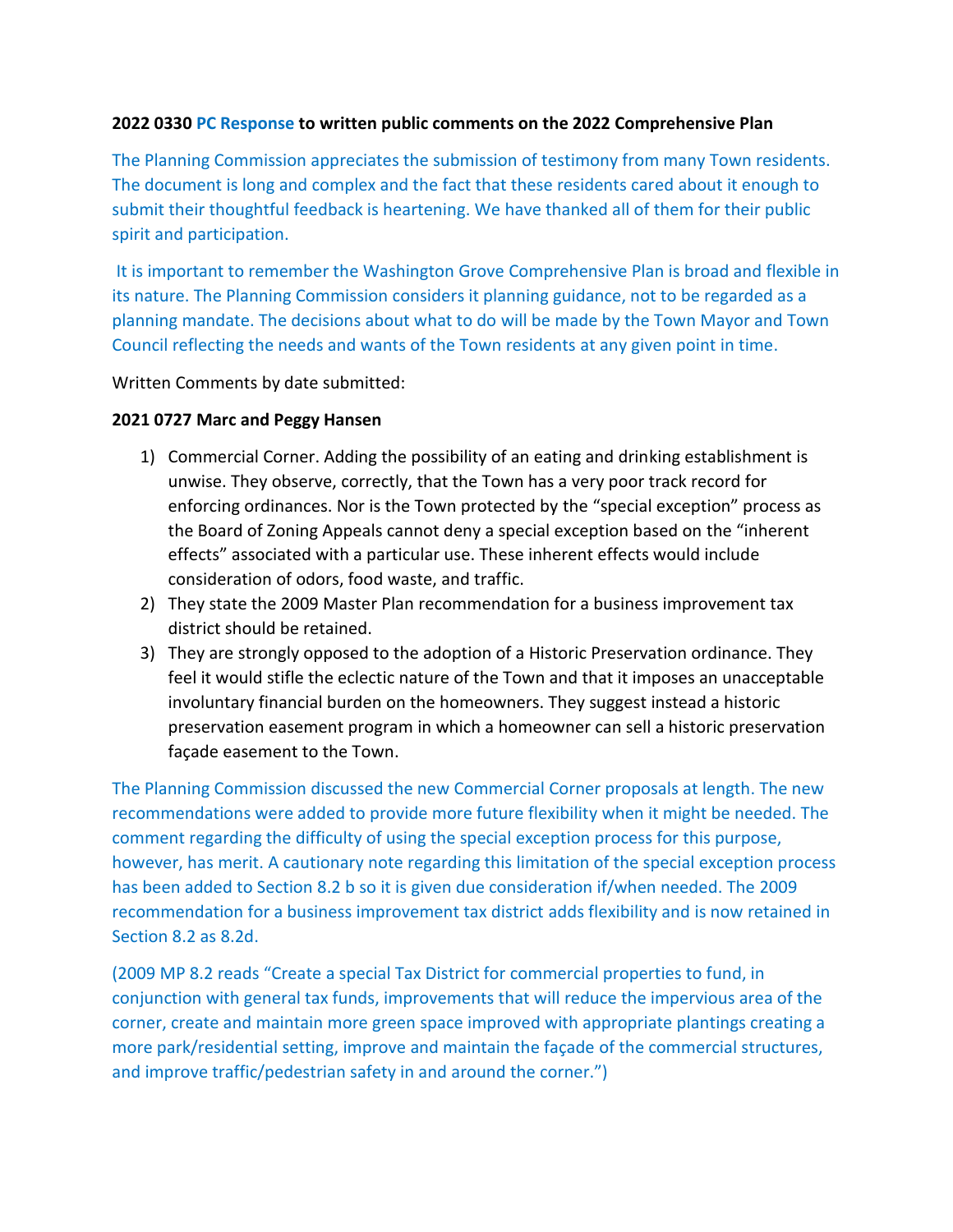The Historic Preservation Ordinance is retained as a potential tool for protecting the historic integrity of the Town. This does not mean it is the only tool for such preservation. The Historic Preservation Easement is another useful tool and has been added as a recommendation for Town consideration. See also the letter from the Chair of the Historic Preservation Commission which addresses the Hansen's concerns. The Planning Commission agrees that we should not close the door on consideration of tools to help the Grove plan and manage its future. It will be up to the Town to decide what it wants to do.

## **2022 0216 Jane Seegal (written version sent in after the public hearing)**

- 1) How is mansionization being addressed? Once someone tears down a house and prepares to build a monstrosity, we may not be able to do anything.
- 2) She stated she hopes the Town will move to limit propane tanks.
- 3) She couldn't figure out what the last sentence of the paragraph about the Emory Grove community meant.

The concern regarding destruction of historic properties and the building of very large houses instead has been a subject of discussion for many years now. The main tool to date occurs during "infill" when subdivision occurs. Then the Planning Commission has the ability to ask for extra compatibility as recommended by the HPC review. Such recommendations occur in 2.1.4 a and b (Subdivision and Growth Management) Additional recommendations occur in Section 9.3 b and c (Character and scale of homes), 9.4 a, c and e (Protecting and Preserving Washington Grove's Historic Character), 9.6 a, b and c (Town Neighborhoods), 9.7 a, b and c (Infill Development and Redevelopment). In Section 12.7 d the possibility of an enhanced HPC role in the building permit process is suggested. The importance of an ordinance/s to control demolition is brought up several times.

The Town follows Montgomery County regulations concerning the use and placement of propane tanks.

The Emory Grove paragraph Jane refers to is on page 125. The paragraph is the third one. The information comes from the Racial and Social Equity Committee. The last sentence has been slightly modified to increase its clarity.

**2022 0216 John McClelland (Verbal at the public hearing)** He said he would submit written testimony and that can be dealt with when it happens.

1) He stated that in CP Section 12.3 it is statistically inaccurate to compare Washington Grove (220 acres, about 500 residents) to Montgomery County (320,000 acres, 1.062 million residents). To draw correlations is crazy.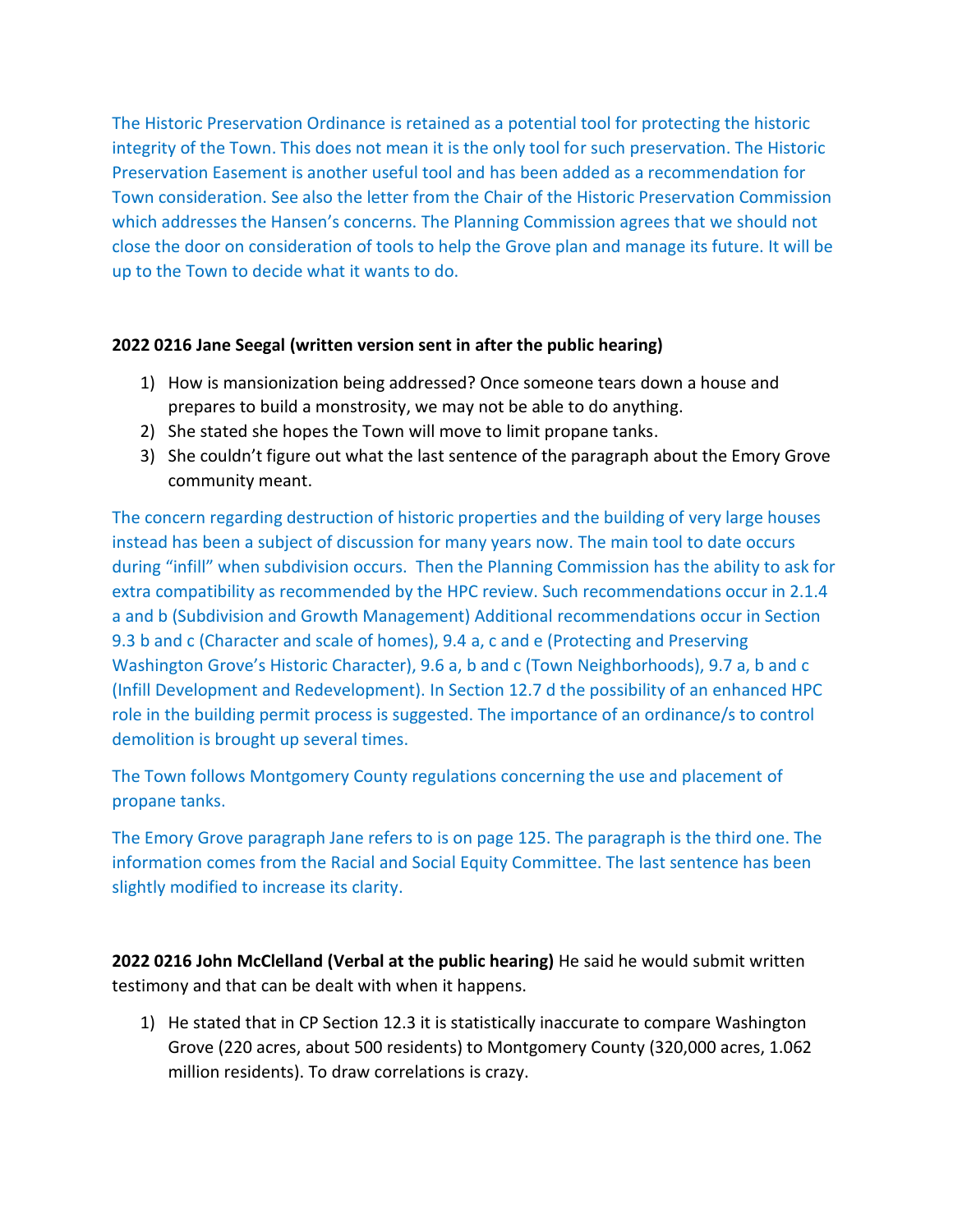- 2) In the historical section on the racially motivated deed covenants, he'd like to see a more positive tone. The language is very "broad brush" here and to apply it to all residents is unfair.
- 3) Finally, he is concerned about the focus on racial diversity only. What about religion, sexual orientation, gender, political thought, disabilities, and educational level?

Although it is statistically a stretch to compare a small town like Washington Grove to Montgomery County as a whole, the Planning Commission is confident readers will take that fact into account.

The historical section, especially when dealing with the racially motivated restrictive covenants, is frank in delineating the history of this in Washington Grove. In the current political climate, which encourages acknowledging such institutional racism, the Comprehensive Plan seeks to appropriately acknowledge what happened and to move forward. The Plan emphasizes that the Town as a whole is expanding its views and reaching out to new residents, regardless of their background. As stated on page 125, we seek to be "a community with a commitment to encourage and welcome new residents and neighbors, broadening the opportunities for sharing the historic and cultural resources, and the natural environment of Washington Grove, as well as inviting and supporting individuals to share their ethnic, cultural, religious, and family traditions and practices." The Planning Commission feels the section is positive overall and forward-looking.

# **Comments received from March 13 onward**

#### **0313 RASEC**

They suggest revision of the following ordinances to facilitate the move toward use of ADUs. No suggestions for revision are given. NOTE: this suggestion is identical to the one made by Barbara Raimondo, logical since she is the RASEC liaison. See below.

- 4.2 Definitions of Dwelling and Dwelling Unit
- 6.1 Accessories to Principal Use
- 7.2 Use Regulations

#### **0313 Woods Committee**

This is testimony supporting the recommendation to change the FR (Forest and Recreation) Zone to FP (Forest Preserve) Zone.

They offer two minor word edits correct inaccurate language. Accepted.

# **0315 Barbara Raimondo; in response to PC discussion at the 3/16 work session Barbara submitted an updated version 2 (V2) on 0321 which was used for the CP additions.**